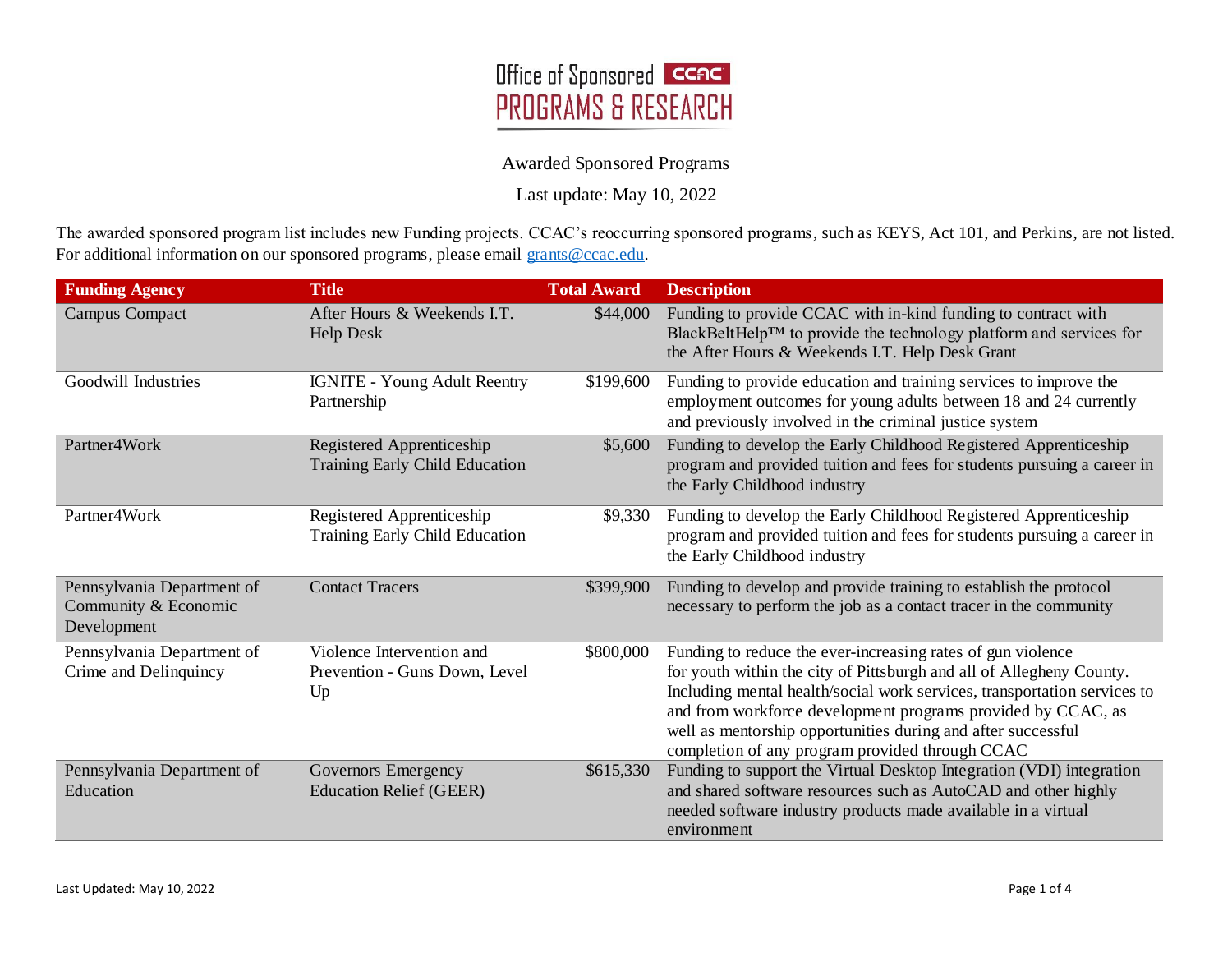

Last update: May 10, 2022

| <b>Funding Agency</b>                                                                                | <b>Title</b>                                                                                                                               | <b>Total Award</b> | <b>Description</b>                                                                                                                                                                                                                                                                                                                                                                                                                                         |
|------------------------------------------------------------------------------------------------------|--------------------------------------------------------------------------------------------------------------------------------------------|--------------------|------------------------------------------------------------------------------------------------------------------------------------------------------------------------------------------------------------------------------------------------------------------------------------------------------------------------------------------------------------------------------------------------------------------------------------------------------------|
| Pennsylvania Department of<br>Education                                                              | It's On Us                                                                                                                                 | \$30,000           | Funding to expand resources and services to our community members<br>to optimize sexual assault awareness, prevention, reporting, and<br>assessment                                                                                                                                                                                                                                                                                                        |
| Pennsylvania Department of<br>Education                                                              | It's On Us                                                                                                                                 | \$30,000           | Establish and maintain an online reporting system to receive<br>complaints of sexual harassment and sexual violence from both<br>students and employees                                                                                                                                                                                                                                                                                                    |
| Pennsylvania Department of<br>Human Services' - Office of<br>Child Development and Early<br>Learning | Early Care the Education<br>Professional Development<br>Organization at the<br>Pennsylvania State System of<br><b>Higher Education</b>     | \$93,225           | Funding to provide credit courses to those who work with young<br>learners and increase access to early care and education centers                                                                                                                                                                                                                                                                                                                         |
| Pennsylvania Department of<br>Labor & Industry                                                       | <b>PAsmart Registered</b><br>Apprenticeships                                                                                               | \$212,500          | Funding to enhance and expand the Registered Apprenticeship system<br>in Western Pennsylvania by leveraging apprenticeships CCAC has<br>registered and is in the process of registering                                                                                                                                                                                                                                                                    |
| Pennsylvania Department of<br>Labor and Industry                                                     | <b>Dislocated Worker Near</b><br>Completers                                                                                                | \$1,493,431        | Funding to train dislocated workers due to COVID-19 in partnership<br>with Partner4Works.                                                                                                                                                                                                                                                                                                                                                                  |
| Pennsylvania Higher Education<br><b>Assistance Agency</b>                                            | CARES Act 101 Funding                                                                                                                      | \$76,502.73        | Supplemental funding for the ACT 101 program                                                                                                                                                                                                                                                                                                                                                                                                               |
| The National Science<br>Foundation - Advanced<br><b>Technological Education</b>                      | Increasing Student Access to<br>Industrial and Scientific<br><b>Equipment Training through</b><br>Authentic Remote Learning<br>Experiences | \$523,766          | Funding to improve the quality of remote instruction and expand<br>access to career and technical education (CTE) for students:<br>employees can engage in technical training without leaving their<br>employers; students living in rural areas can access equipment located<br>hundreds or thousands of miles away; differently-abled individuals can<br>control equipment using interfaces and systems that are compatible<br>with assistive technology |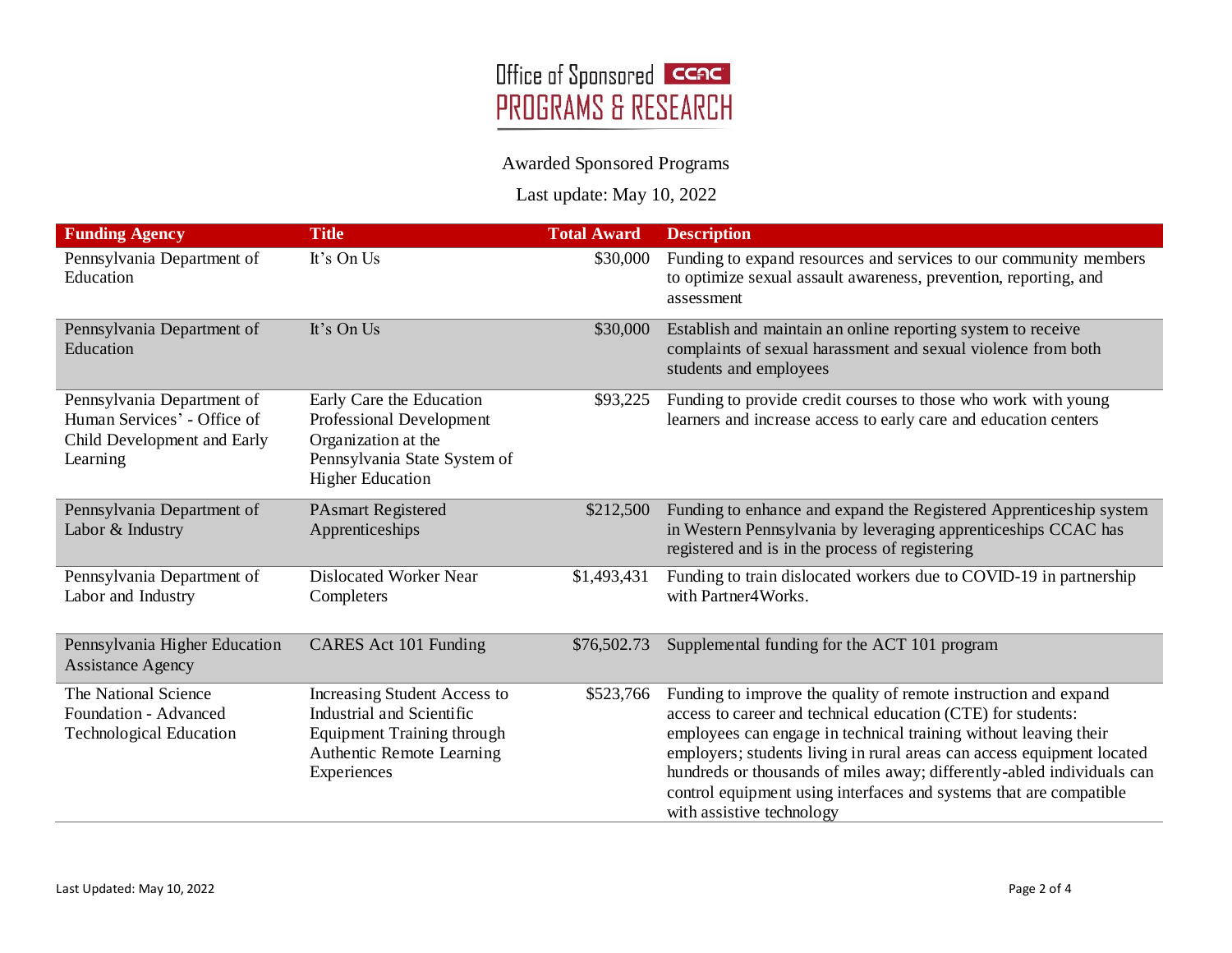

Last update: May 10, 2022

| <b>Funding Agency</b>                                                                    | <b>Title</b>                                                                                                           | <b>Total Award</b> | <b>Description</b>                                                                                                                                                                                                                                                                                                                                                                                                                                                                    |
|------------------------------------------------------------------------------------------|------------------------------------------------------------------------------------------------------------------------|--------------------|---------------------------------------------------------------------------------------------------------------------------------------------------------------------------------------------------------------------------------------------------------------------------------------------------------------------------------------------------------------------------------------------------------------------------------------------------------------------------------------|
| U.S. Army Contracting<br>Command/Advanced Robotics<br>for Manufacturing (ARM)            | Robots in Manufacturing<br>Environments (RIME)                                                                         | \$20,000           | Funding to offer an Unconventional Robot Challenge Camp to<br>increase outreach and develop a summer camp with a competition to<br>promote targeted robotics exposure to middle and high school students                                                                                                                                                                                                                                                                              |
| U.S. Depart of Transportation -<br><b>Federal Motor Carrier Safety</b><br>Administration | <b>Commercial Motor Vehicle</b><br><b>Operator Safety Training</b><br>Program                                          | \$132,409          | Funding to expand the number of commercial driver's license (CDL)<br>holders possessing enhanced operator safety training to help reduce the<br>severity and number of crashes involving CMVs on U.S. roads.<br>In addition, this program seeks to assist current or former members of<br>the U.S. Armed Forces, including National Guard and Reservists, to<br>obtain a CDL                                                                                                          |
| U.S. Department of Education                                                             | <b>Higher Education Emergency</b><br>Relief Fund (HEERF) -<br>Institutions                                             | \$33,126,364       | Funding to defray expenses associated with COVID-19 (including lost<br>revenue, reimbursement for expenses already incurred, technology<br>costs associated with a transition to distance education, faculty and<br>staff training, and payroll); to carry out student support activities and<br>to make additional financial grants to students, which may be used for<br>any component of the student's cost of attendance or for emergency<br>costs that arise due to the pandemic |
| U.S. Department of Education                                                             | <b>Higher Education Emergency</b><br>Relief Fund (HEERF) -<br><b>Students</b>                                          | \$24,049,279       | Funding to provide emergency financial aid to students                                                                                                                                                                                                                                                                                                                                                                                                                                |
| U.S. Department of Education                                                             | <b>Higher Education Emergency</b><br>Relief Fund ( $HEERF$ ) –<br><b>Strengthening Institutions</b><br>Program $(SIP)$ | \$2,517,643        | Funding to cover any costs associated with significant changes to the<br>delivery of instruction due to the coronavirus                                                                                                                                                                                                                                                                                                                                                               |
| U.S. Department of<br>Labor/Appalachian Regional<br>Commission (ARC)                     | REAL Jobs in Energy and<br>Manufacturing                                                                               | \$75,000           | Funding to provide training to individuals in entry-level manufacturing<br>careers and conduct outreach in the region to manufacturers                                                                                                                                                                                                                                                                                                                                                |